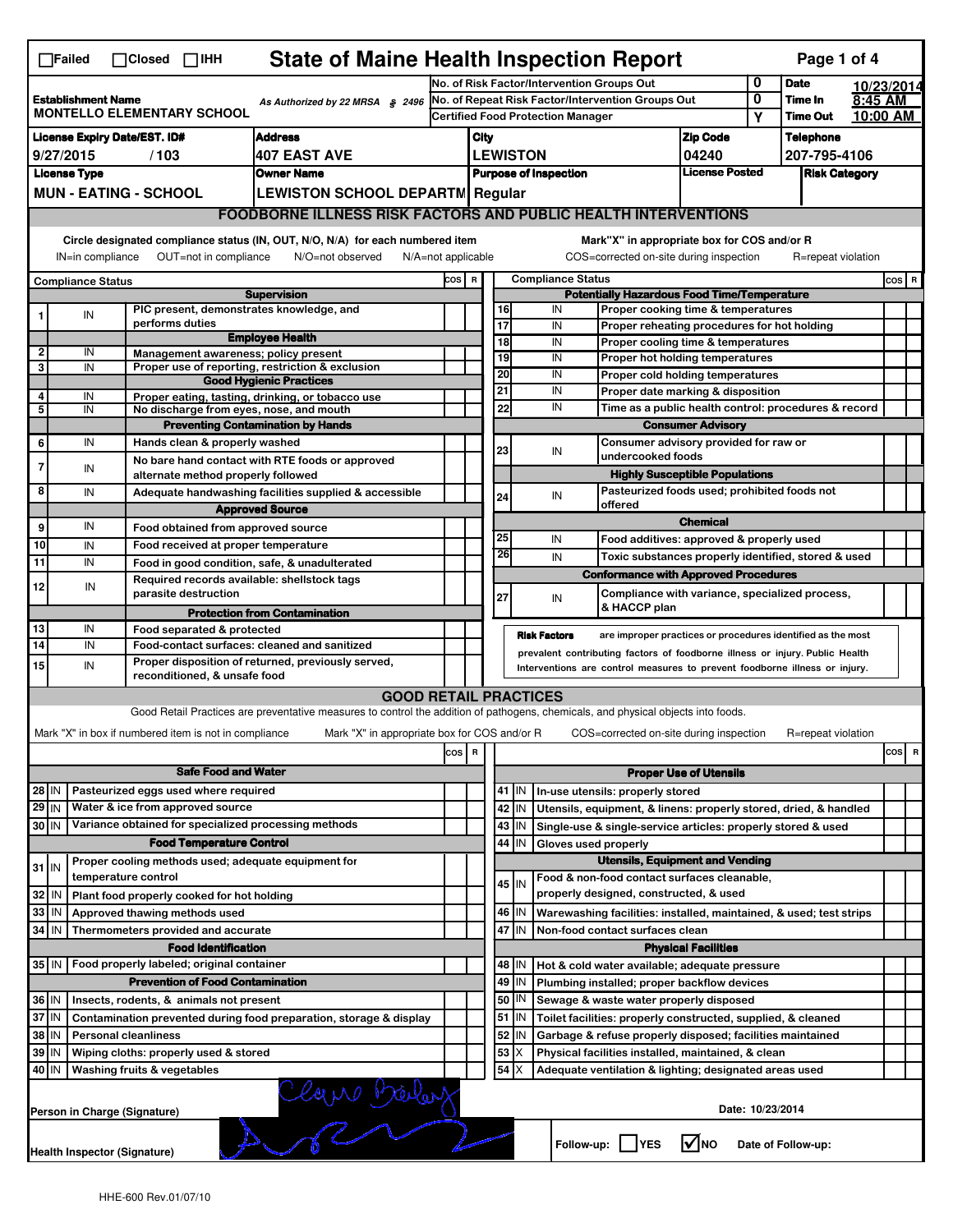|                                                                                            |              |    | <b>State of Maine Health Inspection Report</b> | Page 2 of 4                     |              |     |                   |                                  |
|--------------------------------------------------------------------------------------------|--------------|----|------------------------------------------------|---------------------------------|--------------|-----|-------------------|----------------------------------|
| <b>Establishment Name</b>                                                                  |              |    | As Authorized by 22 MRSA                       | 10/23/2014<br><b>Date</b>       |              |     |                   |                                  |
| <b>MONTELLO ELEMENTARY SCHOOL</b>                                                          |              |    |                                                |                                 |              |     |                   |                                  |
| License Expiry Date/EST. ID#<br><b>Address</b><br><b>407 EAST AVE</b><br>9/27/2015<br>/103 |              |    |                                                | City / State<br><b>LEWISTON</b> |              | /ME | Zip Code<br>04240 | <b>Telephone</b><br>207-795-4106 |
|                                                                                            |              |    |                                                | <b>Temperature Observations</b> |              |     |                   |                                  |
| Location                                                                                   | Temperature  |    |                                                |                                 | <b>Notes</b> |     |                   |                                  |
| milk cooler 2                                                                              | 32           |    |                                                |                                 |              |     |                   |                                  |
| milk cooler 3                                                                              | 32           |    |                                                |                                 |              |     |                   |                                  |
| milk cooler dining room                                                                    | 38           |    |                                                |                                 |              |     |                   |                                  |
| wash cycle                                                                                 | 150 plus     |    |                                                |                                 |              |     |                   |                                  |
| hot holding unit                                                                           | 145          |    |                                                |                                 |              |     |                   |                                  |
| milk cooler                                                                                | $\mathbf{1}$ | 32 |                                                |                                 |              |     |                   |                                  |
| walk-in cooler                                                                             | 39           |    |                                                |                                 |              |     |                   |                                  |
| hot water                                                                                  | 110 plus     |    |                                                |                                 |              |     |                   |                                  |
| rinse cycle                                                                                | 185 plus     |    |                                                |                                 |              |     |                   |                                  |



**Date: 10/23/2014**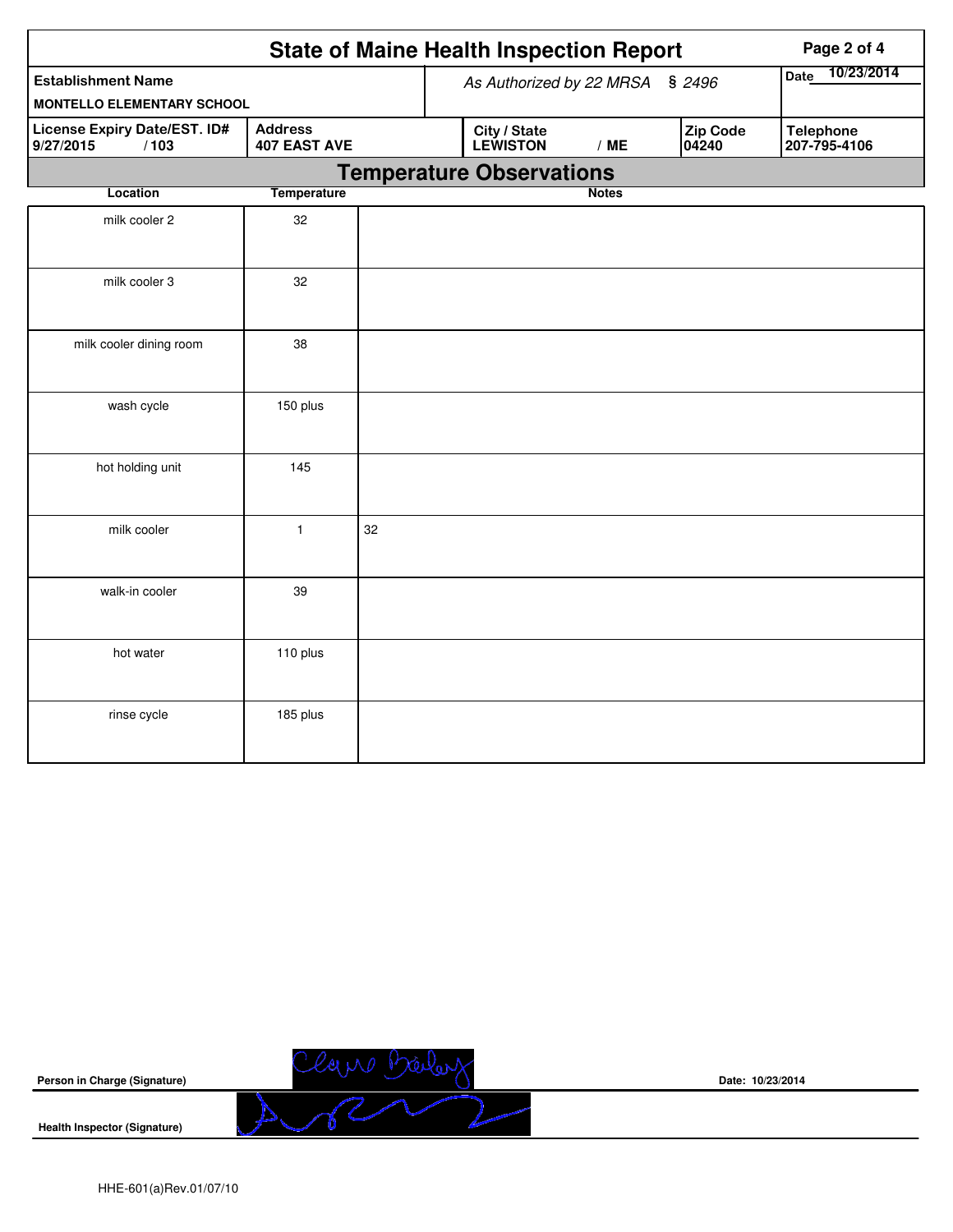| <b>State of Maine Health Inspection Report</b>                                                                                                     |                                       |                                 |    |                          |  |  |  |  |  |
|----------------------------------------------------------------------------------------------------------------------------------------------------|---------------------------------------|---------------------------------|----|--------------------------|--|--|--|--|--|
| <b>Establishment Name</b>                                                                                                                          |                                       |                                 |    |                          |  |  |  |  |  |
| <b>MONTELLO ELEMENTARY SCHOOL</b>                                                                                                                  |                                       |                                 |    |                          |  |  |  |  |  |
| License Expiry Date/EST. ID#<br>9/27/2015<br>/103                                                                                                  | <b>Address</b><br><b>407 EAST AVE</b> | City / State<br><b>LEWISTON</b> | ME | <b>Zip Code</b><br>04240 |  |  |  |  |  |
| <b>Observations and Corrective Actions</b>                                                                                                         |                                       |                                 |    |                          |  |  |  |  |  |
| Violations cited in this report must be corrected within the time frames below, or as stated in sections<br>8-405.11 and 8-406.11 of the Food Code |                                       |                                 |    |                          |  |  |  |  |  |
| 53: 6-201.11: N: Floors, walls, and ceilings are not smooth and easily cleanable.                                                                  |                                       |                                 |    |                          |  |  |  |  |  |
| INSPECTOR NOTES: replace missing ceiling tile storage room                                                                                         |                                       |                                 |    |                          |  |  |  |  |  |
| 53: 6-501.11: N: The physical facilities are in disrepair.                                                                                         |                                       |                                 |    |                          |  |  |  |  |  |
| INSPECTOR NOTES: paint walls freezer                                                                                                               |                                       |                                 |    |                          |  |  |  |  |  |
| 53: 6-501.12: N: The physical facilities are not clean.                                                                                            |                                       |                                 |    |                          |  |  |  |  |  |
| INSPECTOR NOTES: clean in back of all cooking equipment-lines etc.                                                                                 |                                       |                                 |    |                          |  |  |  |  |  |

54: 6-202.11: N: Lights not shielded.

INSPECTOR NOTES: install light shields in storage room--milk crate room